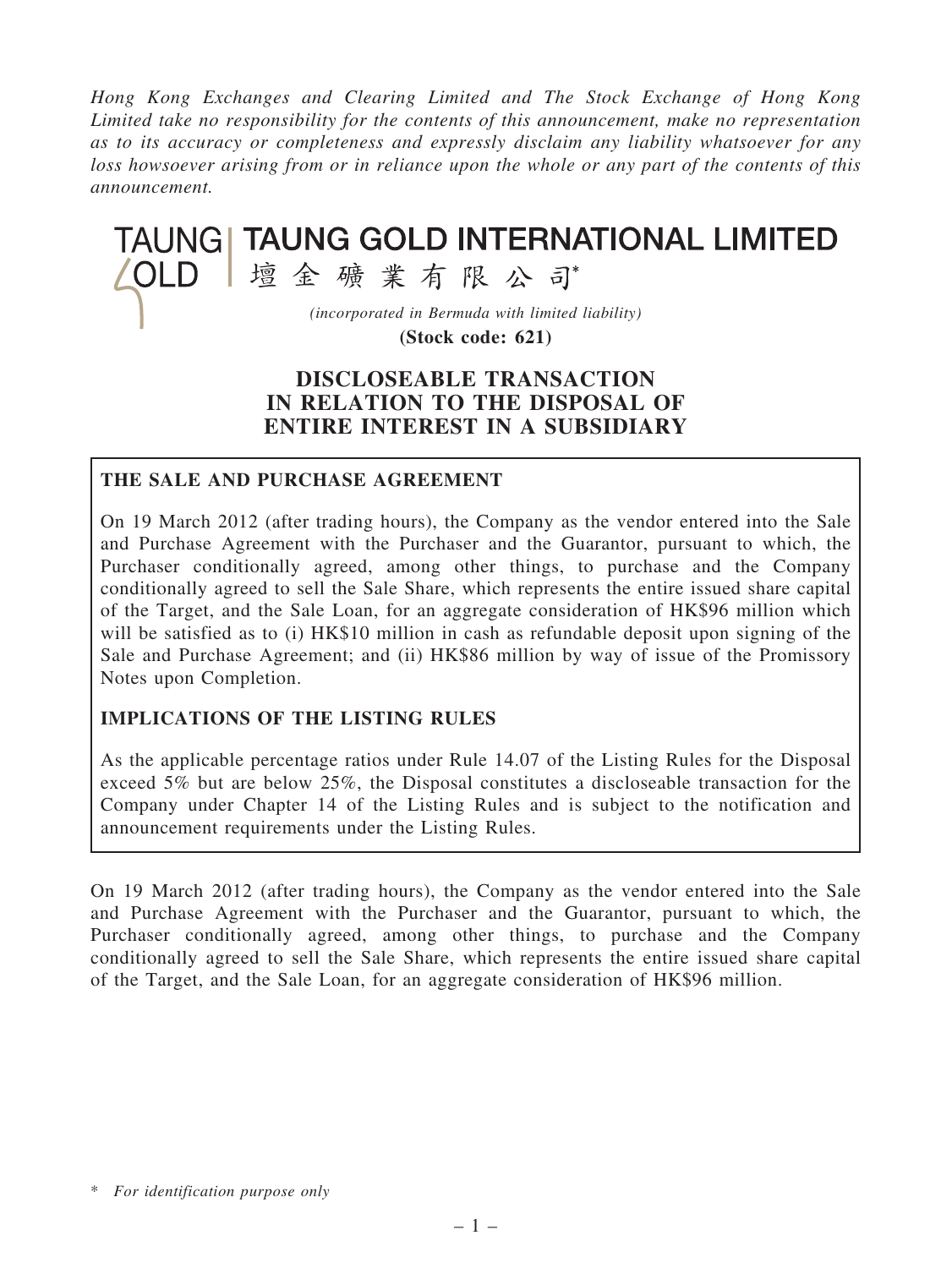Principal terms of the Sale and Purchase Agreement are set out as follows:

# THE SALE AND PURCHASE AGREEMENT

Date : 19 March 2012

|  |                           | <b>Parties</b> : (1) Vendor : Taung Gold International Limited |
|--|---------------------------|----------------------------------------------------------------|
|  |                           | (2) Purchaser : Sharp Volition Limited                         |
|  | (3) Guarantor : Zhang Lan |                                                                |

The entire issued share capital of the Purchaser is legally and beneficially owned by the Guarantor. To the best knowledge, information and belief of the Directors and having made all reasonable enquiries, the Purchaser and its ultimate beneficial owner are Independent Third Parties. The Purchaser is principally engaged in investment holding and the Guarantor is a merchant.

#### Assets to be disposed of

The Sale Share, which represents the entire issued share capital of the Target, and the Sale Loan.

#### Consideration

The Consideration for the Sale Share and Sale Loan shall be satisfied by the Purchaser in the following manner:

- (a) HK\$10 million has been paid in cash by the Purchaser to the Company upon signing of the Sale and Purchase Agreement as refundable deposit; and
- (b) the balance of HK\$86 million by way of issuing the Promissory Notes by the Purchaser to the Company upon Completion.

The Consideration was determined after arm's length negotiation between the Purchaser and the Company with reference to (i) consolidated net assets value of the Target Group attributable to the Company as at 29 February 2012 of approximately HK\$6.6 million; and (ii) the amount of Sale Loan. Having considered the above and the factors described under the section headed ''Reasons for the Disposal'' below, the Directors (including the independent non-executive Directors) are of the opinion that the Consideration is fair and reasonable and on normal commercial terms and that the entering into the Sale and Purchase Agreement is in the interests of the Company and the Shareholders as a whole.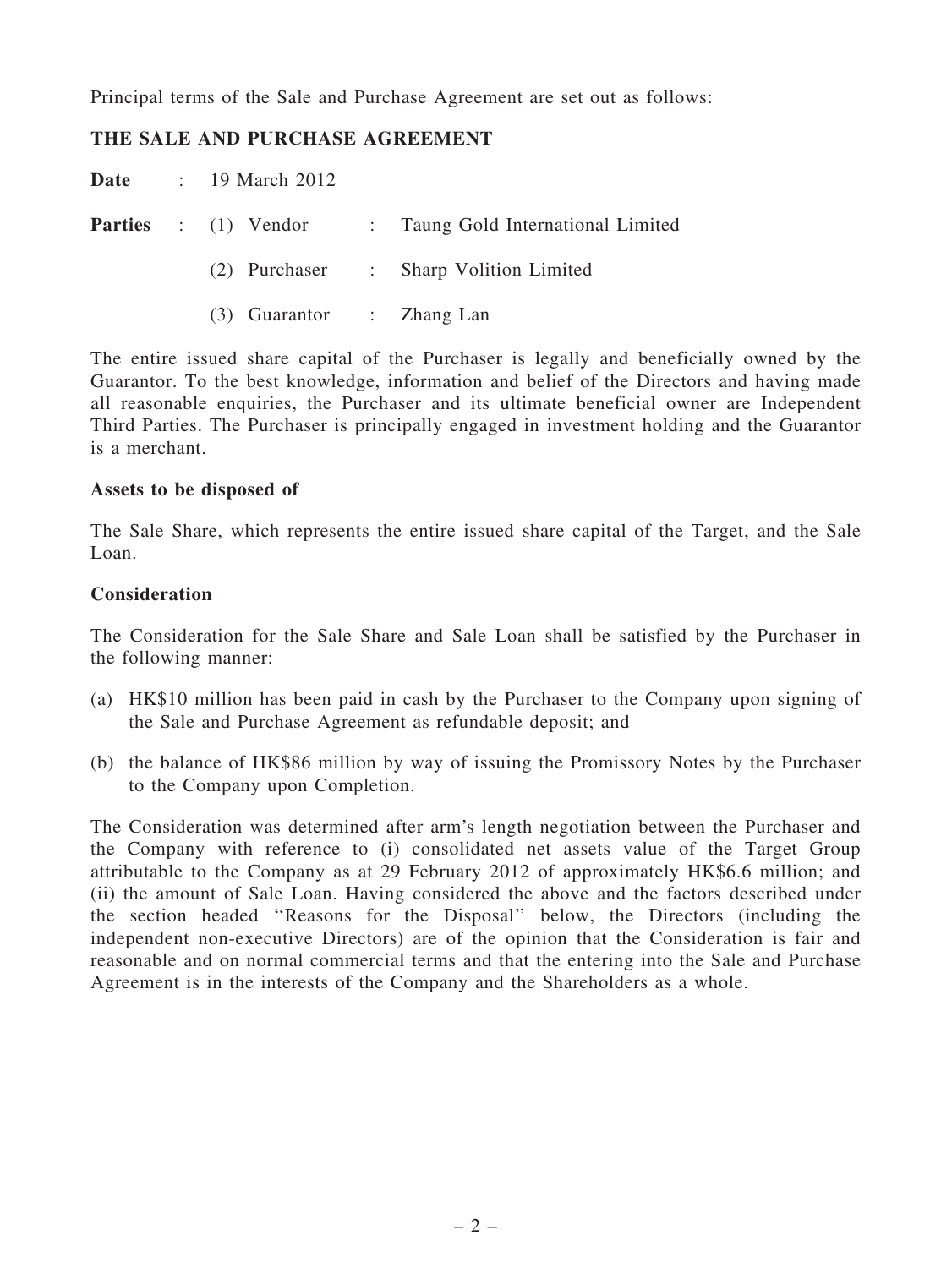# Conditions precedent

Completion shall be conditional upon and subject to:

- (a) all relevant regulatory requirements (including but not limited to those under the Listing Rules and all relevant regulatory requirements in Hong Kong) in relation to the transactions contemplated under the Sale and Purchase Agreement having been complied with and satisfied; and
- (b) the Purchaser having completed the due diligence in relation to the Target Group and having notified the Company that the Purchaser is satisfied with the result of the due diligence.

Condition (a) above is not waivable under the Sale and Purchase Agreement. If the conditions have not been fulfilled (or, as the case may be, waived) on or before 30 April 2012, or such later date as the Company and the Purchaser may agree, the Sale and Purchase Agreement shall cease and determine, and thereafter neither party shall have any obligations and liabilities towards each other thereunder save for any antecedent breaches of the terms thereof. The Company shall forthwith return the deposit(s) received to the Purchaser.

#### Completion

Completion shall take place on the date falling two Business Days after the fulfillment or waiver (as the case may be) (or such later date as the parties hereto may agree) of the conditions or such later date as may be agreed between the parties to the Sale and Purchase Agreement. Upon Completion, the Target will cease to be a subsidiary of the Company and the results of the Target Group will not be consolidated into the consolidated financial statements of the Group after the Completion. After Completion, the Remaining Group shall be principally engaged in the gold mines related business in South Africa and sales of minerals. The Sale Loan will be assigned to the Purchaser on the maturity date of the Second Promissory Note.

#### Guarantee

Under the Sale and Purchase Agreement, the Guarantor has guaranteed to the Company the due and punctual performance of the Purchaser of its obligations under the Sale and Purchase Agreement.

#### TERMS OF PROMISSORY NOTES

The terms of the Promissory Notes have been negotiated on an arm's length basis and the principal terms of which are summarised below:

#### Issuer

The Purchaser

#### Principal amount

The principal amount of the First Promissory Note and the Second Promissory Note is HK\$41 million and HK\$45 million respectively.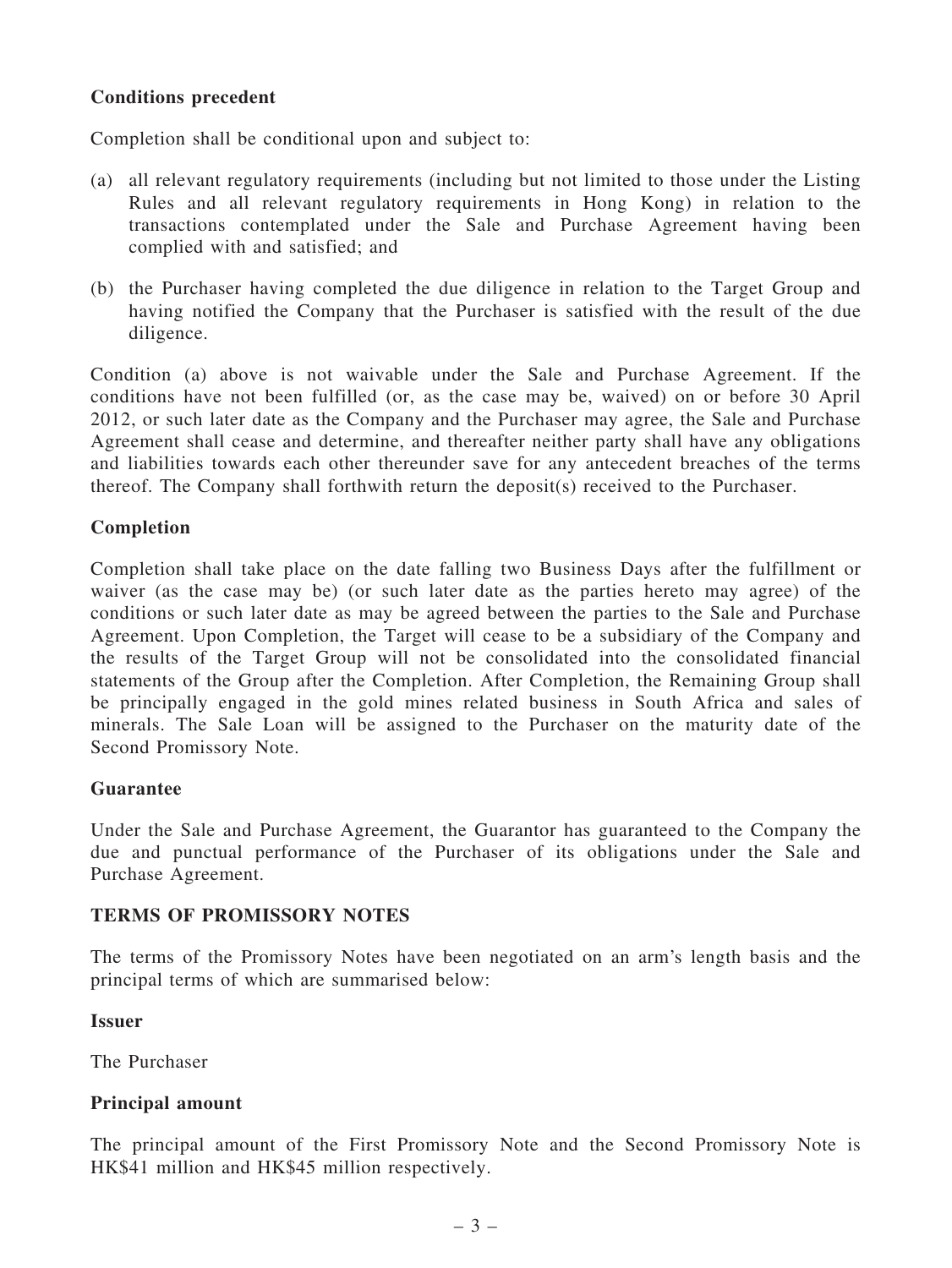# Interest

The Promissory Notes carries interest at a rate of 1.50% per annum payable in arrears on the respective dates of repayment of the Promissory Notes.

### Maturity

The maturity dates of the First Promissory Note and the Second Promissory Note are on 28 September 2012 and 29 March 2013 respectively.

# **Security**

The Promissory Notes are secured by the Share Charge.

# Early repayment

The Purchaser could, at its option, repay the Promissory Notes in whole or in part by giving a prior written notice to the Company, commencing on the date of the Promissory Notes up to the date immediately prior to the maturity date of the Promissory Notes.

# Assignment

The Promissory Notes may be transferred or assigned by the holder of the Promissory Notes to any party with prior written notice to the issuer of the Promissory Notes.

# INFORMATION ON THE TARGET GROUP

#### The Target

The Target was incorporated in the British Virgin Islands and is wholly-owned by the Company. The Target is principally engaged in investment holding.

#### BVI Subsidiary

Bestkin International Limited, incorporated in the BVI with limited liability, is wholly and beneficially owned by the Target. It is an investment holding company, which is the holding company of the HK Subsidiary.

#### HK Subsidiary

New Famous Development Limited, incorporated in Hong Kong with limited liability, is wholly owned by BVI Subsidiary. It is an investment holding company, which is the holding company of the PRC Subsidiary.

#### The PRC Subsidiary

The PRC Subsidiary is a company established in the PRC as a wholly-foreign owned enterprise and is principally engaged in provision of mining management services in the PRC. It is the holding company of the Project Company.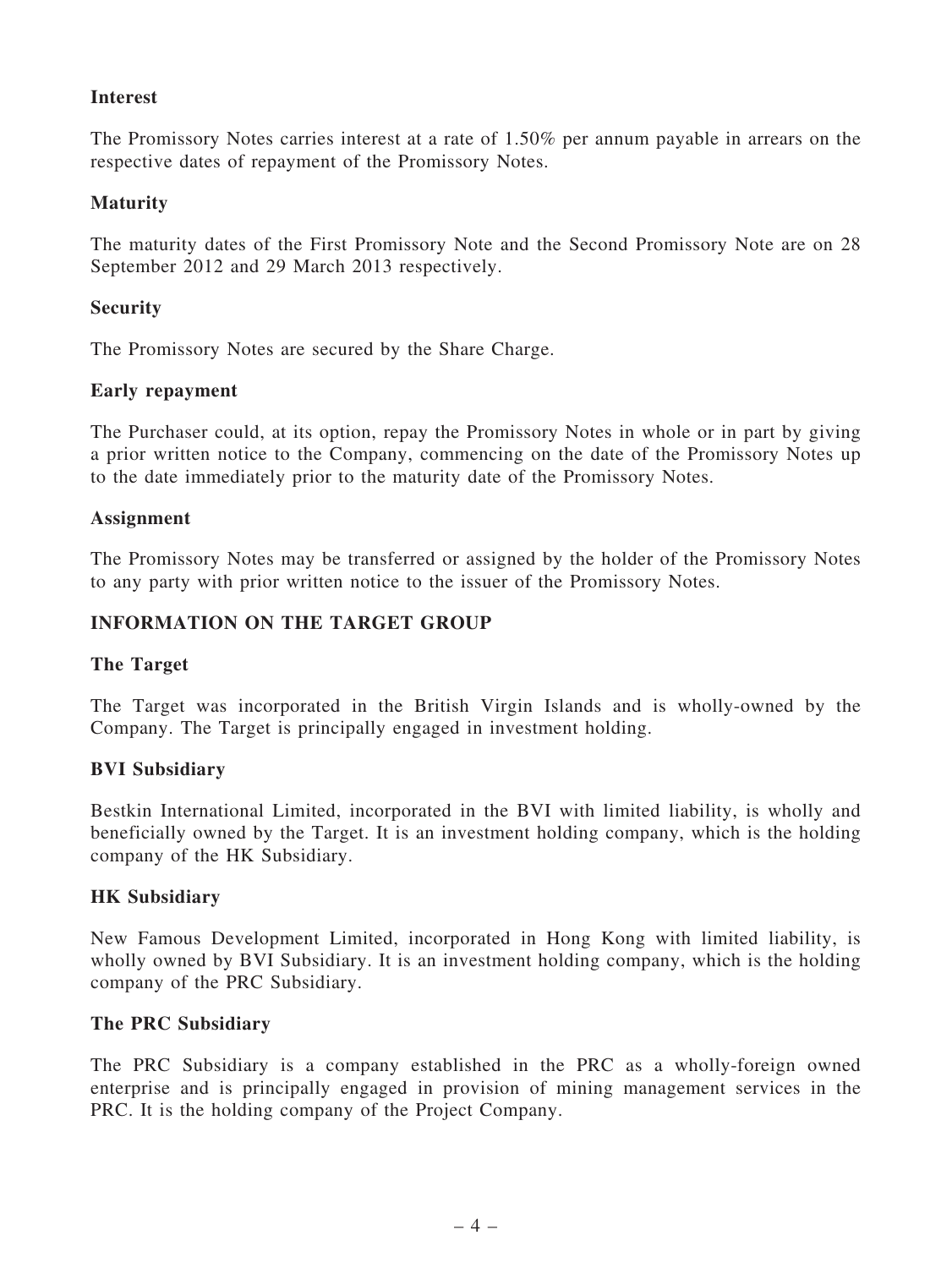# The Project Company

The Project Company is a company established in the PRC with limited liability. It owns the Long Men Sou Mining Licence.

The Group acquired Long Men Sou Mine in July 2010. According to the consolidated financial information of the Target Group for the year ended 31 March 2011 prepared under Hong Kong Financial Reporting Standards, the net profit before and after taxation of the Target Group for the year ended 31 March 2011 was approximately HK\$0.5 million and HK\$0.4 million respectively. The consolidated net assets value of the Target Group as at 31 March 2011 was approximately HK\$5.0 million (already deducted the amount due from/to the Group).

# LONG MEN SOU MINE

The Long Men Sou Mine is located at Long Men District of the Chicheng County, Hebei Province, the PRC (赤城縣龍門所鎮金礦). The Long Men Sou Mine is currently with a mining area of approximately 0.3611 sq.km. and can be accessed by highway.

Details of the Long Men Sou Mining Licence are summarised as follows:

| Holder of the Licence | Licence Number          | Mining Method         | Mining Area     | <b>Validity Period</b>               |
|-----------------------|-------------------------|-----------------------|-----------------|--------------------------------------|
| Project Company       | C1300002009044120033275 | Underground<br>mining | $0.3611$ sq.km. | 14 February 2011 to<br>14 April 2014 |

The estimated total gold resources of Long Men Sou Mine as at 29 February 2012 are 1.39 million tons of ore and 7,400 kilogram of gold metal.

# REASONS FOR THE DISPOSAL

The Group is principally engaged in the operation of gold mine and sales of minerals.

The Board has from time to time reviewed the business operations and financial position of the Group with a view to achieving the best interests of the Company and the Shareholders. The Board is optimistic about the prospects of gold mining business in South Africa. It is the intention and development plan of the Group to allocate its resource for the development of gold mine related business in South Africa and sales of minerals.

The Directors consider that the Disposal represents a good opportunity for the Group to realise its investment in the gold mine related business in the PRC and to strengthen the financial position of the Group. Taking into account of the above, the Directors, including the independent non-executive Directors, consider that the terms of the Sale and Purchase Agreement are fair and reasonable, and in the interests of the Company and the Shareholders as a whole.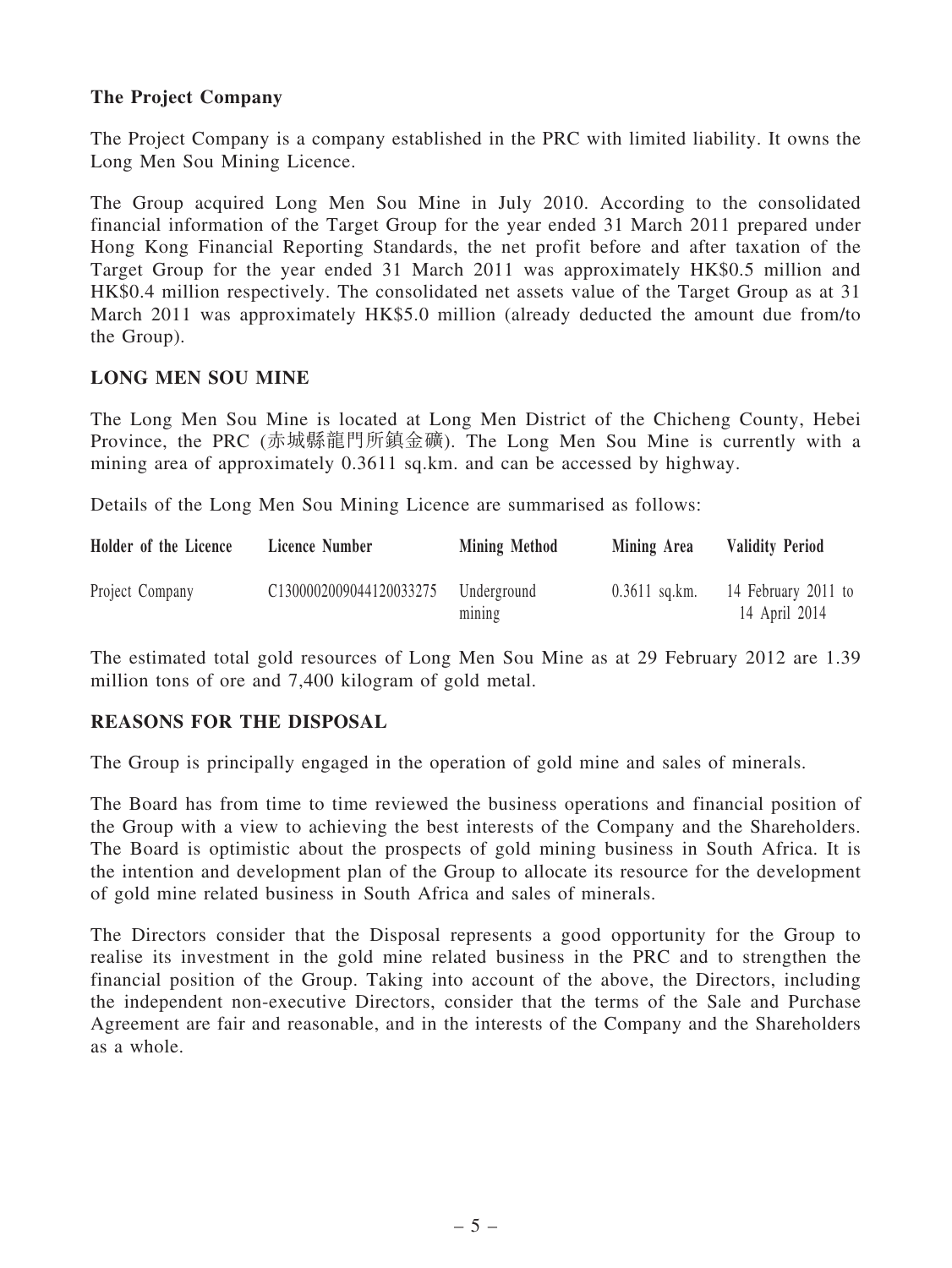# FINANCIAL EFFECT OF THE DISPOSAL

Based on the carrying amount of the investment in the Target Group and the Sale Loan, the Group estimates that the expected net gain from the Disposal (after deducting the related transaction costs) will not be more than HK\$0.5 million. The Directors consider that the Disposal does not have any significant adverse effect on the financial position of the Group.

The net proceeds from the Disposal will be approximately HK\$95.8 million after deducting all transaction costs and expenses from the Consideration of HK\$96 million. The net proceeds from the Disposal will be applied as general working capital and as funds for future development of the Group when investment opportunities arise.

# IMPLICATIONS OF THE LISTING RULES

As the applicable percentage ratios under Rule 14.07 of the Listing Rules for the Disposal exceed 5% but are below 25%, the Disposal constitutes a discloseable transaction for the Company under Chapter 14 of the Listing Rules and is subject to the notification and announcement requirements under the Listing Rules.

# **DEFINITIONS**

In this announcement, unless the context otherwise requires, the following expressions shall have the following meanings when used herein:

| "Board"               | the board of Directors                                                                                                                                                                      |
|-----------------------|---------------------------------------------------------------------------------------------------------------------------------------------------------------------------------------------|
| "Business Day"        | a day (other than a Saturday, Sunday or public holiday) on<br>which licensed banks are generally open for business in<br>Hong Kong throughout their normal business hours                   |
| "BVI Subsidiary"      | Bestkin International Limited (卓建國際有限公司), a<br>company incorporated in the British Virgin Islands and is<br>wholly-owned by the Target as at the date of the Sale and<br>Purchase Agreement |
| "Company"             | Taung Gold International Limited, a company incorporated<br>in Bermuda with limited liability and the issued Shares of<br>which are listed on the Stock Exchange                            |
| "Completion"          | completion of the sale and purchase of the Sale Share in<br>accordance with the terms and conditions of the Sale and<br>Purchase Agreement                                                  |
| "connected person(s)" | has the meaning ascribed thereto under the Listing Rules                                                                                                                                    |
| "Consideration"       | the consideration of HK\$96 million payable by the<br>Purchaser to the Company for the Disposal and to be<br>satisfied in the manner as described in this announcement                      |
| "Director(s)"         | the director(s) of the Company                                                                                                                                                              |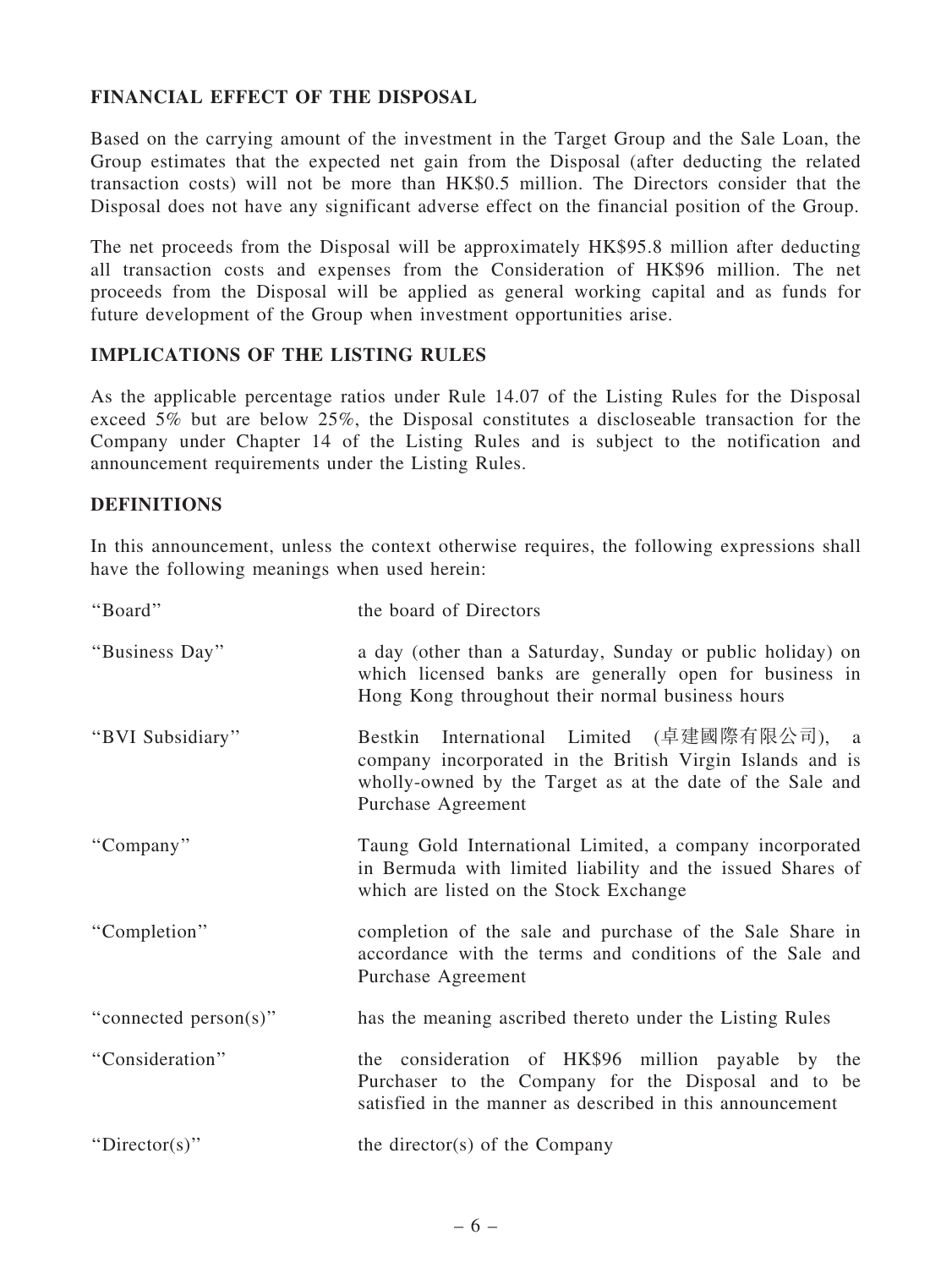| "Disposal"                        | the disposal of the Sale Share and the Sale Loan by the<br>Company as contemplated under the Sale and Purchase<br>Agreement                                                     |
|-----------------------------------|---------------------------------------------------------------------------------------------------------------------------------------------------------------------------------|
| "First Promissory Note"           | the promissory note in the principal amount of HK\$41<br>million and with a maturity date on 28 September 2012 for<br>the purpose of settling part of the Consideration         |
| "Group"                           | the Company and its subsidiaries                                                                                                                                                |
| "Guarantor"                       | Zhang Lan, the sole shareholder and sole director of the<br>Purchaser, an Independent Third Party                                                                               |
| "HK Subsidiary"                   | New Famous Development Limited (樂豐發展有限公司), a<br>company incorporated in Hong Kong and is wholly-owned<br>by BVI Subsidiary as at the date of the Sale and Purchase<br>Agreement |
| "Hong Kong"                       | the Hong Kong Special Administrative Region of the PRC                                                                                                                          |
| "Independent Third<br>Party(ies)" | third party (ies) and their ultimate beneficial owner(s) which<br>are independent of the Company and its connected persons                                                      |
| "Listing Rules"                   | the Rules Governing the Listing of Securities on the Stock<br>Exchange                                                                                                          |
| "Long Men Sou Mining<br>Licence"  | the mining licence, which stipulates the boundary of Long<br>Men Sou Mine, for conducting the exploitation activities at<br>Long Men Sou Mine                                   |
| "Long Men Sou Mine"               | the gold mine located at Long Men District of the Chicheng<br>County, Hebei Province, the PRC (赤城縣龍門所鎮金礦)<br>which is subject to the Long Men Sou Mining Licence                |
| "PRC"                             | the People's Republic of China                                                                                                                                                  |
| "PRC Subsidiary"                  | 貴州寶興礦業管理有限公司 (Guizhou Baoxin Mining<br>Management Limited), a company established in the PRC<br>as a wholly-foreign owned enterprise which is wholly-<br>owned by HK Subsidiary |
| "Project Company"                 | 赤城縣佛安礦業有限公司 (Chicheng County Faon Mining<br>Company Limited), a company established in the PRC with<br>limited liability which is wholly-owned by the PRC<br>Subsidiary         |
| "Promissory Notes"                | the First Promissory Note and the Second Promissory Note<br>to be executed by the Purchaser for the purpose of settling<br>part of the Consideration                            |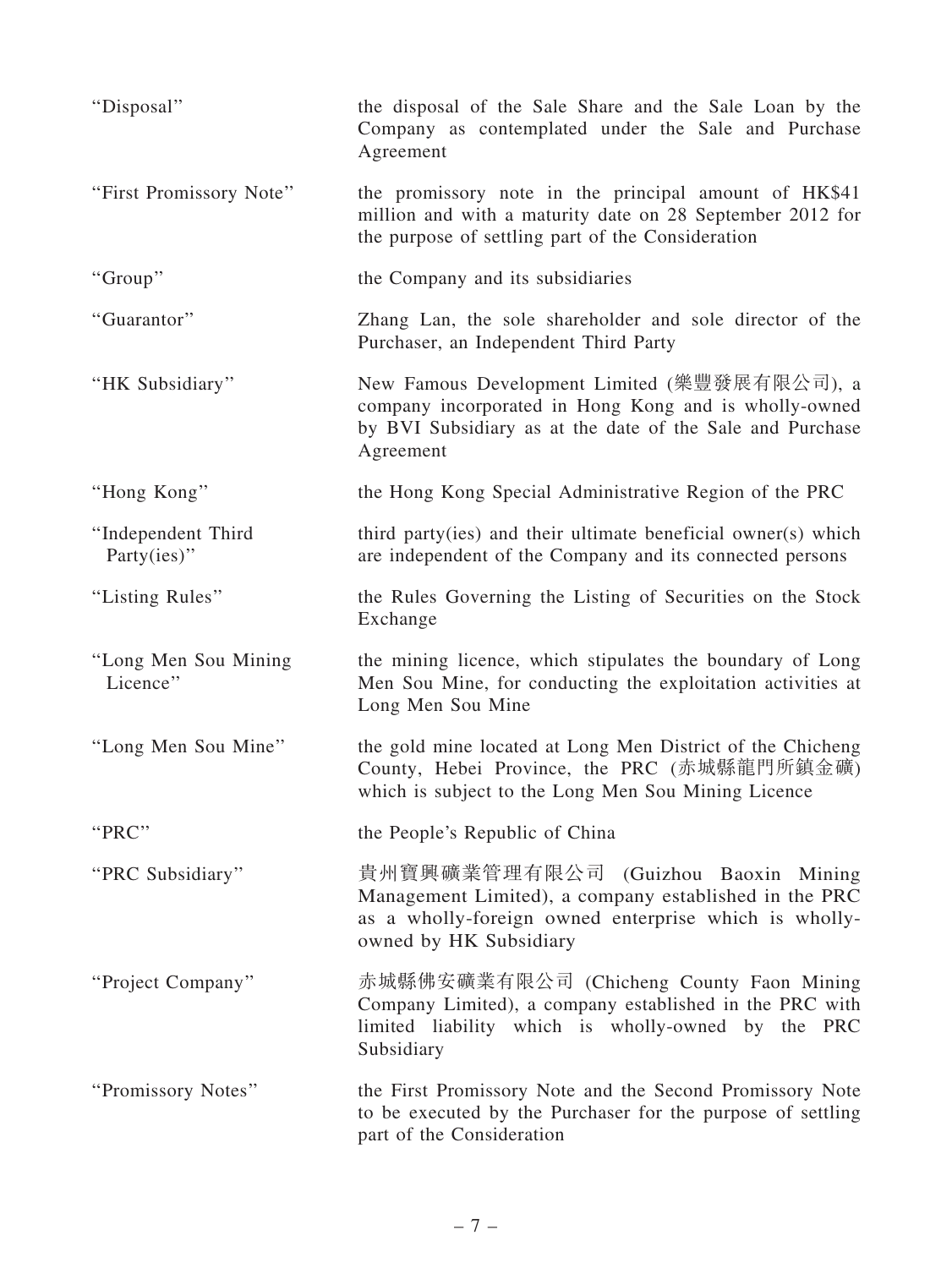| "Purchaser"                       | Sharp Volition Limited (鋭志有限公司), a company<br>incorporated in the British Virgin Islands with limited<br>liability, the entire issued share capital of which are<br>beneficially owned by the Guarantor                                                                                  |
|-----------------------------------|------------------------------------------------------------------------------------------------------------------------------------------------------------------------------------------------------------------------------------------------------------------------------------------|
| "Remaining Group"                 | the Group upon the Completion                                                                                                                                                                                                                                                            |
| "Sale and Purchase"<br>Agreement" | the conditional sale and purchase agreement dated 19 March<br>2012 entered into between the Purchaser, the Company and<br>the Guarantor in relation to the sale and purchase of the<br>Sale Share and the Sale Loan                                                                      |
| "Sale Loan"                       | all obligations, liabilities and debts owing or incurred by the<br>Target to the Company as at the Completion which as at the<br>date of the Sale and Purchase Agreement, amounted to<br>approximately HK\$88.6 million                                                                  |
| "Sale Share"                      | 1 ordinary share in the issued share capital of the Target,<br>representing the entire issued share capital of the Target                                                                                                                                                                |
| "Second Promissory Note"          | the promissory note in the principal amount of HK\$45<br>million and with a maturity date on 29 March 2013 for the<br>purpose of settling part of the Consideration                                                                                                                      |
| "Share(s)"                        | ordinary share(s) of HK\$0.01 each in the capital of the<br>Company                                                                                                                                                                                                                      |
| "Share Charge"                    | the share charge to be executed by the Purchaser in favour<br>of the Company upon Completion in relation to the charge<br>of the Sale Share by the Purchaser to the Company as<br>security for the performance of the payment obligations<br>under the Promissory Notes by the Purchaser |
| "Shareholder(s)"                  | $holder(s)$ of the Share $(s)$                                                                                                                                                                                                                                                           |
| "South Africa"                    | the Republic of South Africa                                                                                                                                                                                                                                                             |
| "Stock Exchange"                  | The Stock Exchange of Hong Kong Limited                                                                                                                                                                                                                                                  |
| "Target"                          | Longold Win Limited, a company incorporated in the<br>British Virgin Islands, a wholly-owned subsidiary of the<br>Company                                                                                                                                                                |
| "Target Group"                    | the Target and the its subsidiaries                                                                                                                                                                                                                                                      |